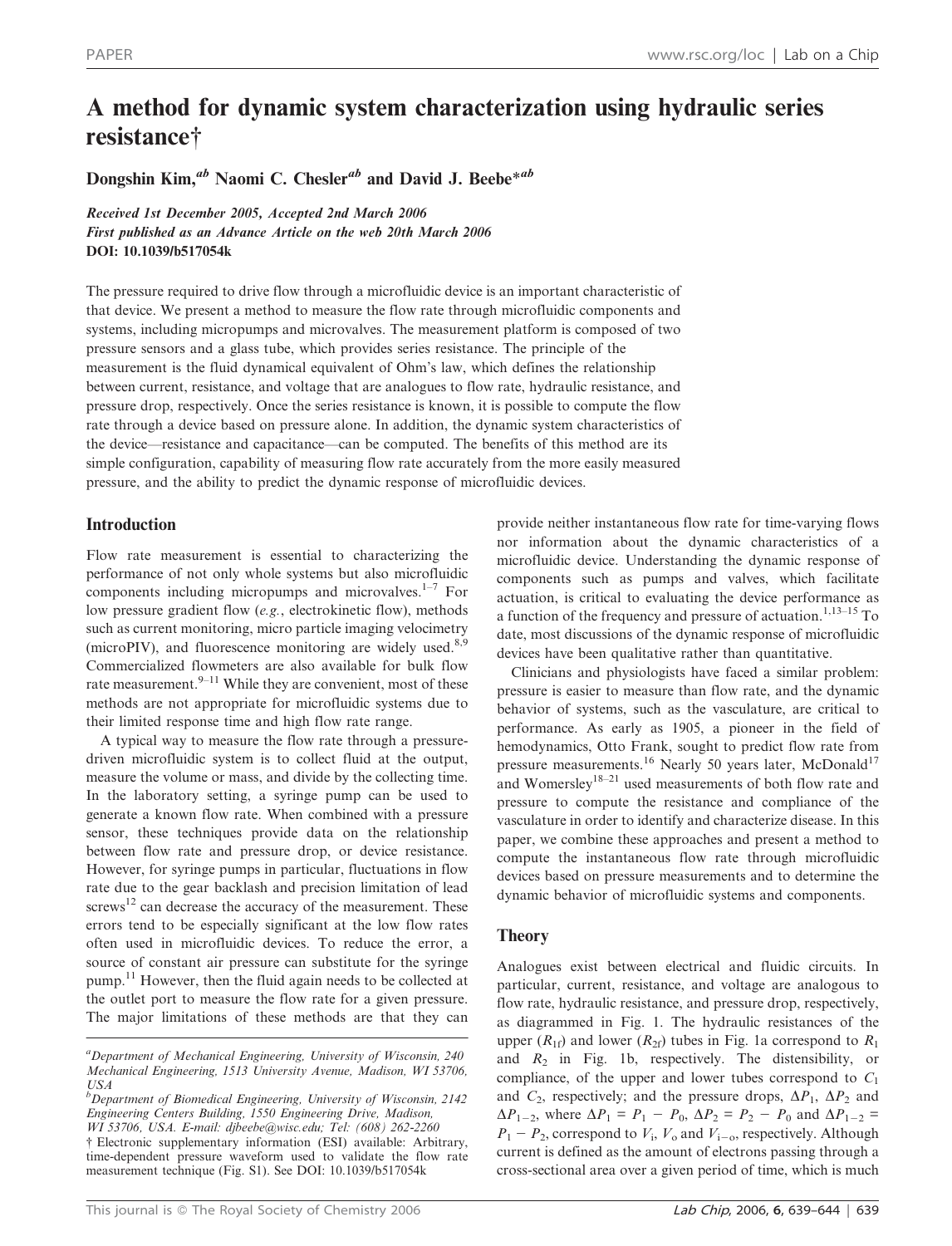

Fig. 1 Fluidic system and electrical analogue. The hydraulic resistances of the upper  $(R_{1f})$  and lower  $(R_{2f})$  tubes in (a) correspond to  $R_1$ and  $R_2$  in (b), respectively. The distensibility, or compliance, of the upper and lower tubes correspond to  $C_1$  and  $C_2$ , respectively. The pressure drops,  $\Delta P_1$ ,  $\Delta P_2$  and  $\Delta P_{1-2}$ , where  $\Delta P_1 = P_1 - P_0$ ,  $\Delta P_2 =$  $P_2 - P_0$  and  $\Delta P_{1-2} = P_1 - P_2$ , correspond to  $V_i$ ,  $V_o$  and  $V_{i-0}$ , respectively.

like a hydraulic mass flow rate, the volumetric flow rate has been used frequently.<sup>22</sup> Indeed, the governing equation for the hydraulic system is based on Hagen–Poiseuille's law, which assumes the fluid is incompressible (i.e., density does not change over time or space) and thus mass flow rate and volumetric flow rate are interchangeable.

In microchannels, the flow is often laminar *(i.e.*, low Reynolds number). Inertial effects are negligible if the operating frequency is well below the resonance frequency of the flow.<sup>23</sup> Thus, the electrical analogue of inertia, which is inductance, can be ignored. Capacitance, the electrical analogue of compliance, can be ignored if non-compliant tubes (e.g., glass tubes) are used with an incompressible fluid. Then, electrically, for a constant voltage source  $V_i$ ,  $R_1$  can be determined by measuring  $V_{i-0}$  and the current at steady state using Ohm's law. In addition, for a given  $R_1$ ,  $R_2$  can be found from  $V_0$ . The corresponding fluidic terms can be determined in the same manner. That is, for a constant driving pressure  $P_1$ ,  $R_{1f}$  can be found from  $\Delta P_{1-2}$  and the steady flow rate (Q) from eqn (1). Also,  $R_{2f}$  can be obtained from eqn (1) and  $\Delta P_2$ . Importantly, once  $R_{1f}$  is known,  $Q$  can be found directly from  $\Delta P_{1-2}$  such that direct flow rate measurement is no longer required. That is, if the lower part of the circuit is a microfluidic device, its resistance can be determined by measuring only pressures. This simple method can be used to evaluate the nonlinearity of microfluidic systems and components for which the hydraulic resistance is a function of pressure.

$$
\Delta P = RQ \tag{1}
$$

The real advantage of this approach is for systems operating dynamically. Under dynamic conditions, any compliance that exists in the system will alter the pressure-flow rate relationship. If a non-compliant glass tube is always used in the upper position, then a theoretical solution is available. This

configuration, in which one resistor is in series with a resistor and capacitor in parallel, is termed an RC low pass filter. In electronics, the cutoff frequency  $(f_c)$  is defined as the frequency at which the power output of a circuit is reduced to one-half. This is equivalent to the frequency where a voltage magnitude change of 3 dB is obtained.  $f_c$  is also experimentally found by eqn (2) where  $t_r$  is the rise time, or the length of time in which the output response increases from 10% to 90% of its maximum.<sup>24</sup> Once  $R_{1f}$  and  $R_{2f}$  are found from steady state experiments, the compliance of a microfluidic device can be found by imposing a step change in  $P_1$ , calculating the rise time of change in  $P_2$  and then solving eqn (2) for  $C_{2f}$ .

$$
f_c = \frac{1}{2\pi RC} = \frac{0.35}{t_{\rm r}}\tag{2}
$$

With the resistance and capacitance of a microfluidic device determined, its dynamic response can be predicted for an arbitrary input waveform. For example, if the input signal is sinusoidal and frequency is well below  $f_c$ , the output signal  $(\Delta P_2)$  will be relatively unchanged. In contrast, at frequencies well above  $f_c$ , the output signal  $(\Delta P_2)$  will be attenuated significantly, which means the flow rate will be greatly reduced. If the input signal is composed of pulse shapes, the output signal will be the average of the input signal at frequencies well above  $f_c$ .

#### Experiment

To validate this method, we first measured the resistance of a glass tube acting as a series resistance with no compliance. Then we used the theoretical approach described above to predict flow rate for an arbitrary pressure waveform, measure the resistance and compliance of three microfluidic devices using dynamic step changes in pressure and, finally, predict the dynamic response of a microfluidic system.

The experimental setup is diagrammed in Fig. 2. A compressed, dry nitrogen gas source (a) connected to a regulator (b) was used to pressurize a water column (c). Between the water column (c) and the system outlet were a solenoid valve (d) for controlling pressure, a glass tube  $(R_{1f})$ acting as a series resistance and a microfluidic device  $(R_{2f})$ . A function generator (f) (33220A, Agilent, Palo Alto, CA, USA) and controller (e) were used to control the solenoid valve (d) (LHDA1223111H, Lee Company, Westbrook, CT, USA). The series resistance glass tube was 0.5 mm id and 30 cm long. Three microfluidic devices were used; each was a PDMS channel with dimensions as shown in Table 1. Pressure sensors  $(p_1)$  upstream and  $(p_2)$  downstream (models 142PC30D and 142PC15D, Honeywell, NJ, USA, respectively) of the series resistance, connected via T-connectors, were used to measure  $P_1$  and  $P_2$ . Pressure data were acquired at 166 Hz and saved on a PC (g) (PCI-1200 and LabView, National Instrument, TX, USA). Large diameter PVC tubes (1.7 mm id and 5 cm long) were used to connect the pressure sensors to the water lines to minimize viscous losses. The system outlet was at atmospheric pressure. Time-averaged flow rate was measured experimentally by collecting water at the outlet (h) for one minute; the sample was weighed using an electronic scale (AB54-S, Mettler Toledo, Columbus, OH, USA).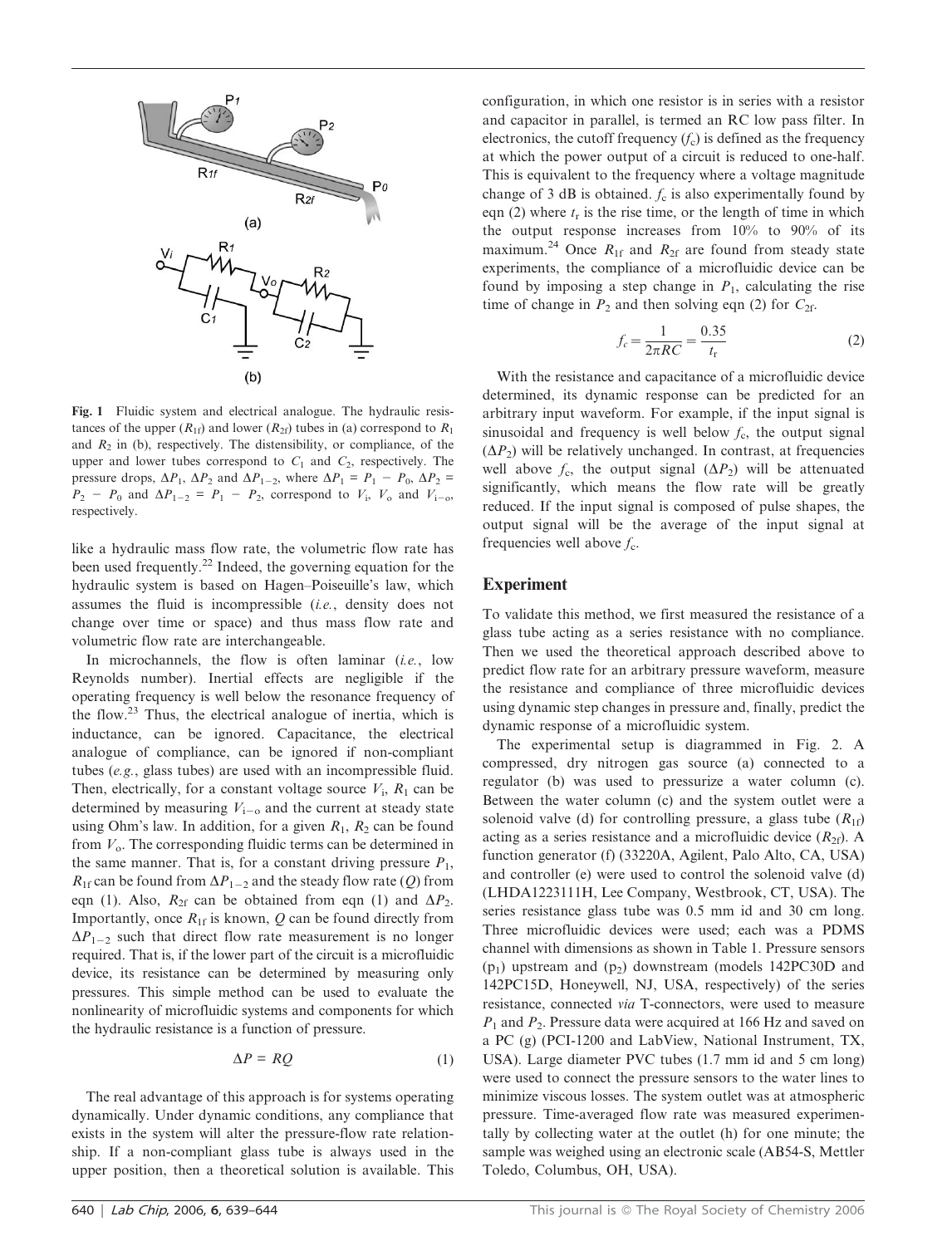

Fig. 2 Schematic of measurement system. A compressed, dry nitrogen gas source (a) connected to a regulator (b) was used to pressurize a water column (c). Between the water column and the system outlet were a solenoid valve (d) for controlling pressure, a glass tube acting as a series resistance and a microfluidic device.

Table 1 Specifications for the microfluidic devices

| Category              | Device A | Device B | Device C |
|-----------------------|----------|----------|----------|
| Width/µm              | 500      | 500      | 1000     |
| $Height/\mu m$        | 240      | 240      | 100      |
| Length/mm             | 274.4    | 274.4    | 274.4    |
| Membrane thickness/µm | 40       | 140      | 100      |

To determine the series resistance  $R_{1f}$ , the pressure drop  $\Delta P_{1-2}$  was measured for a range of steady flow rates. A resistance value at each flow rate was calculated.  $R_{1f}$  was found by best-fit linear regression to these data. To validate this measured series resistance, the theoretical resistance value of a circular tube was calculated assuming Poiseuille flow from:

$$
R_{\rm f} = \frac{128\mu L}{\pi D^4} \tag{3}
$$

where  $\mu$  is fluid viscosity, and L and D are the length and diameter of a circular tube, respectively.

Then,  $P_1$ ,  $P_2$  and time-averaged flow rate were measured for an arbitrary, time-dependent  $P_1$  waveform. The instantaneous flow rate was calculated according to eqn (1), given  $R_{1f}$ , and integrated to obtain a predicted time-averaged flow rate. This procedure was performed with only a series resistance (no microfluidic test device), a series resistance and a glass tube in place of the microfluidic test device and a series resistance and a microfluidic test device (device C in Table 1).

To determine the resistance and compliance of the microfluidic test devices,  $P_2$  was measured for dynamic step changes in  $P_1$ . The rise times in  $\Delta P_2$  were found for each device for a range of pressure step heights. The theoretical

resistance values for the microfluidic test devices were calculated from:

$$
R_{\rm f} = \frac{12\mu L}{wh^3} \left[ 1 - \frac{h}{w} \left( \frac{192}{\pi^5} \sum_{n=1,3,5}^{\infty} \frac{1}{n^5} \tanh\left(\frac{n\pi w}{2h}\right) \right) \right]^{-1} \tag{4}
$$

where w and h are the channel width and height, respectively.<sup>9</sup>

Then,  $C_{2f}$  was computed according to eqn (2). Finally, to validate these computed resistance and compliance values, a model for the first order system was created using the MATLAB Simulink. The experimental and model-generated data were compared.

#### Results and discussion

#### Series resistance

The constant inlet pressure was well maintained with the experimental setup and a designated level of pressure was easily obtained by adjusting the air pressure regulator.  $R_{16}$ , calculated by the least squares method from experimental data at a range of pressures, was 199.27 kPa s  $mL^{-1}$ , which was in close agreement with theoretical value (201.05 kPa s  $mL^{-1}$ ). Given this value for  $R_{1f}$ , time-averaged flow rate through the system was predicted for an arbitrary, time-dependent pressure waveform (see electronic supplementary information (ESI), Fig. S1).<sup>†</sup> Again, the experimental measurements were in close agreement with the predicted values (Table 2).

#### Dynamic pressure curve

The responses of the microfluidic devices to dynamic step changes in pressure are shown in Fig. 3. Line P shows the pressure drop across the entire system  $(\Delta P_1)$  while the other lines indicate the pressure drop across each of the three devices  $(\Delta P_2)$ . Note, line P is unstable at the rising edge of each step (see circled region, Fig. 3). This type of oscillation, or ringing, is typically caused by inductance in a system, which we have assumed to be negligible. Indeed, the Reynolds number under these conditions range from 100 to 1000, which is within the laminar flow regime. To determine the source of the oscillation, a balloon popping test was performed; that is, the dynamic response of the pressure sensor itself was evaluated by applying a step input that is generated when the balloon pops. $^{25}$  The result was similar to the ringing in Fig. 3, which suggests that sensor error is responsible. As expected, there was a similar oscillation in  $\Delta P_2$  when a glass tube was substituted for the test device. When there was no oscillation region in line P, a bubble inside the system was identified.

Compared to the input waveform, all devices showed delayed rise times. Since  $R_{2f}$  of each device was measured in

Table 2 Comparison of measured and predicted time-averaged flow rate for an arbitrary, time-dependent pressure waveform<sup>4</sup>

| Flow rate/mL min <sup>-1</sup>                                         | R only       | $R + G$       | $R + C$        |  |
|------------------------------------------------------------------------|--------------|---------------|----------------|--|
| Computed<br>Measured                                                   | 20.079<br>20 | 6.834<br>6.77 | 6.621<br>6.675 |  |
| Error $(\% )$                                                          | 04           | 09            | 0.8            |  |
| $\alpha$ R: Series resistor, G: Non-compliant glass tube, C: Device C. |              |               |                |  |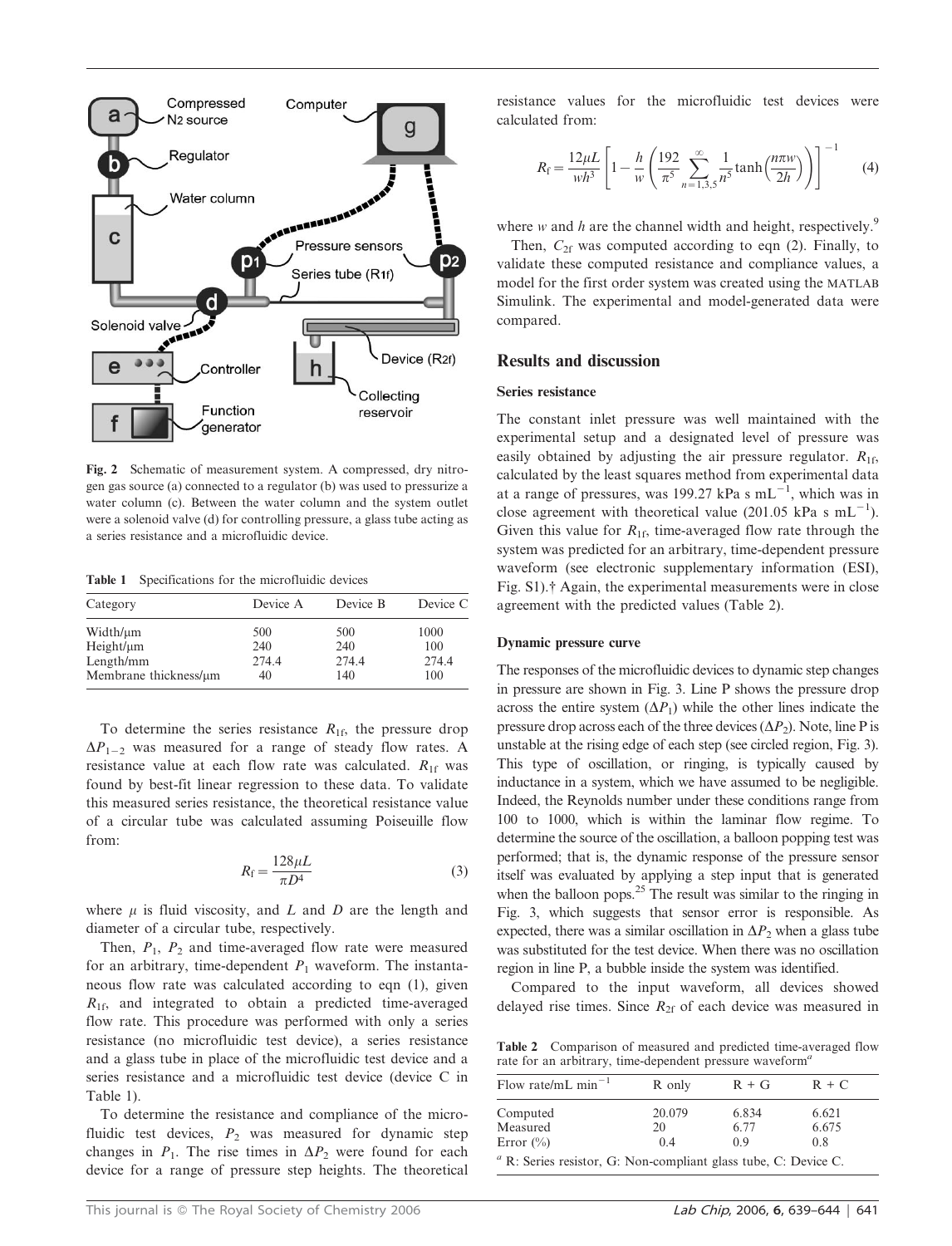

Fig. 3 Response of the system (P) and three microfluidic devices (A, B and C as in Table 1) to dynamic step changes in pressure. All devices showed delayed rise times which could be used to compute the compliance of devices  $(C_{2f})$  according to eqn (2). Note, line P is unstable at the rising edge of each step (see circled region). To determine the source of the oscillation, a balloon popping test was performed<sup>25</sup> and the result suggested that sensor error was responsible.

response to steady flow, the rise time could be used to compute  $C_{2f}$  according to eqn (2). Both  $R_{2f}$  and  $C_{2f}$  were calculated for a range of pressures (Fig. 4 and 5). Device C had higher resistance due to its smaller cross-sectional area  $(0.1 \text{ mm}^2 \text{ vs.})$  $0.12$  mm<sup>2</sup> for A and B) and higher aspect ratio (10 vs. 2.1 for A



Fig. 4 The calculated resistance of microfluidic devices A, B and C from constant pressure experiments. Gray symbols are theoretical values based on eqn (4). Device C had higher resistance due to its smaller cross-sectional area and higher aspect ratio than other devices. The decrease in resistance with pressure seen in all devices was caused by the increase in channel cross-sectional area with pressure-induced membrane deformation. Thus, the degree to which the resistance decreased with increasing pressure is an indication of device compliance.



Fig. 5 The calculated compliance of the microfluidic devices A, B, and C from dynamic step change in pressure experiments. The compliance of device C was greater than the other devices because it had a larger membrane area, despite its smaller membrane thickness. The compliance of device B, which had the thickest membrane and a membrane area less than or equal to the other devices was less than that of the other devices, as expected.

and B); the channel aspect ratio is inversely related to the hydraulic radius, a key parameter of flow resistance.<sup>9,26</sup> The decrease in resistance with pressure seen in all devices was caused by the increase in channel cross-sectional area with pressure-induced membrane deformation. Thus, the degree to which the resistance decreased with increasing pressure is an indication (albeit a qualitative one) of device compliance. While device C does not have the thinnest membrane  $(100 \mu m)$ vs. 40  $\mu$ m for A and 140  $\mu$ m for B), it has the largest membrane area (*i.e.*, length times width =  $274.4$  mm<sup>2</sup> vs. 137.2 mm<sup>2</sup> for A and B) and so the rate of change of the resistance was greatest in device C. In confirmation, the compliance of device C was found to be greater than devices A and B by the rise time method (Fig. 5). The compliance of device B, which has the thickest membrane and a membrane area less than or equal to the other devices was less than that of the other devices, as expected.

#### Dynamic response and prediction

The dynamic response of device C for different actuation frequencies is shown in Fig. 6; this plot demonstrates that the system behaved like an RC low pass filter with a cutoff frequency of 1.3 Hz at 45 kPa. Note that for frequencies above 1.3 Hz, the amplitude is reduced whereas for frequencies below 1.3 Hz, it is not.

To estimate the effect of the inductance, the resonance frequency was calculated (*i.e.*,  $f_0 = 1/\text{sqrt}(LC) \ge 20 \text{ Hz}$ ) which verified that the experiment was performed well below the resonance frequency. Thus, the effect of the inductance on the current experimental setup can be ignored. Alternatively,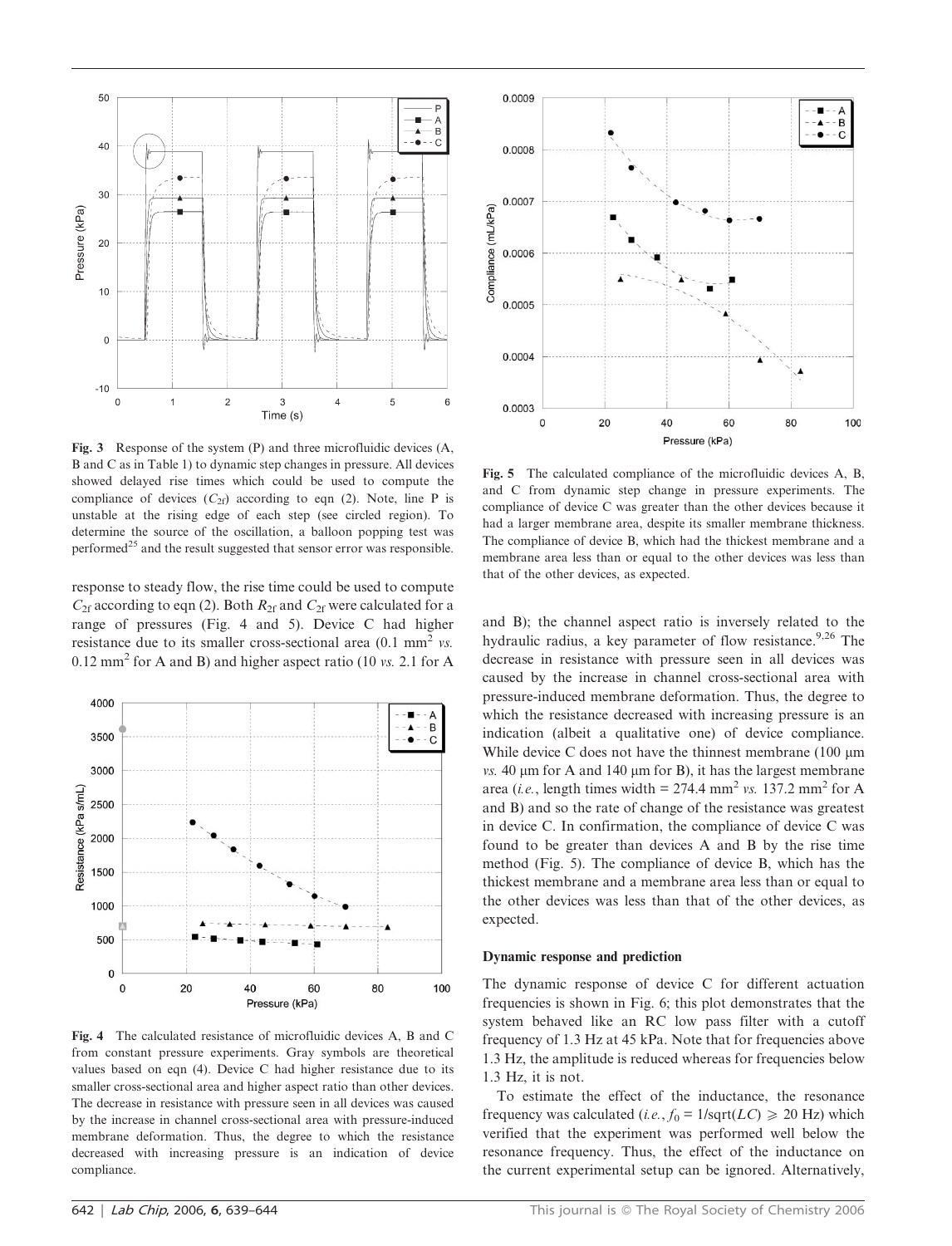

Fig. 6 Dynamic response of a microfluidic system. This plot demonstrates that the system behaved like an RC low pass filter with a cutoff frequency  $(f_c)$  of 1.3 Hz. Note that for frequencies above  $f_c$ , the amplitude is reduced significantly whereas for frequencies below  $f_c$ , it is not.

the critical dynamic Reynolds number can be used to estimate the effect of inductance.<sup>27,28</sup>

Finally, the comparison between the measured data and behavior predicted by a first order RC circuit model using the resistance and compliance values obtained here is shown in Fig. 7. The rise curves match exactly; however, there is some mismatch between the decay curves. Part of the mismatch is likely due to hysteresis in the device since the decay time was slower than the rise time. However, the mismatch could not be eliminated by adjusting the model by the measured decay time. Thus, other factors likely contribute to the decay error,



Fig. 7 Comparison between the predicted and measured curves. The rise curves match exactly; however, there is some mismatch between the decay curves (see magnified inset of the decay curve). This mismatch is thought to be caused by hysteresis in the device, geometric non-uniformities and the non-Hookean property of the device.

including geometric non-uniformities and the non-Hookean property of the device; these are beyond the scope of this paper.

Although the experimental setup successfully demonstrated the capability to analyze the dynamic response of microfluidic devices, errors induced by entrance and exit effects, valving, bubbles invisible to the naked eye, and connecting elements may have influenced our results. To increase the accuracy of the system, the system should be devoid of bubbles, use rigid connecting elements, and employ high precision pressure sensors.

### Implications

We have presented a simple experimental method for calculating the flow rate through a microfluidic device based on pressure alone and for determining the resistance and compliance of a microfluidic system based on an electrical circuit analogue and electrical circuit theory. Quantifying the resistance and compliance of a microfluidic device, or more generally, the impedance of a device, with simple pressure waveforms allows the device response to arbitrary and more complex waveforms to be accurately predicted. Based on the early work of Frank,<sup>16</sup> McDonald<sup>17</sup> and Womersley,<sup>18-21</sup> impedance analysis is often used to characterize complex fluid networks such as the systemic and pulmonary vasculatures $2^{9-31}$ and airways.32,33 Indeed, increasingly impedance analysis is being used clinically since changes in resistance, compliance and inertance can be indications of disease.33–35 Applying these principles to microfluidic systems provides a more thorough way to characterize components and devices, predict the dynamic response to arbitrary pressure and flow waveforms, and easily detect changes in device characteristics such as resistance and compliance that affect performance.

#### Acknowledgements

Authors would like to thank Prof. John G. Webster, Dr Javier Atencia and the MMB research group for helpful discussions and the NCFPD for funding.

#### References

- 1 M. Hu, H. J. Du, S. F. Ling, Y. Q. Fu, Q. F. Chen, L. Chow and B. Li, A silicon-on-insulator based micro check valve, J. Micromech. Microeng., 2004, 14, 3, 382–387.
- 2 Q. Yu, J. M. Bauer, J. S. Moore and D. J. Beebe, Responsive biomimetic hydrogel valve for microfluidics, Appl. Phys. Lett., 2001, 78, 17, 2589–2591.
- 3 S. Shoji and M. Esashi, Microflow Devices And Systems, J. Micromech. Microeng., 1994, 4, 4, 157–171.
- 4 D. J. Laser and J. G. Santiago, A review of micropumps, J. Micromech. Microeng., 2004, 14, 6, R35–R64.
- 5 N.-T. Nguyen, Micro check valves for integration into polymeric microfluidic devices, J. Micromech. Microeng., 2004, 14, 69–75.
- 6 T. Q. Truong and N. T. Nguyen, A polymeric piezoelectric micropump based on lamination technology, J. Micromech. Microeng., 14, 4, 632–638.
- 7 X.-Q. Wang and Y.-C. Tai, A Normally Closed In-Channel Micro Check Valve, in 13th IEEE International Conference on MEMS, 23–27 Jan 2000, pp. 68–73.
- 8 N. Sundararajan, D. S. Kim and A. A. Berlin, Microfluidic operations using deformable polymer membranes fabricated by single layer soft lithography, *Lab Chip*, 2005, 5, 3, 350–354.